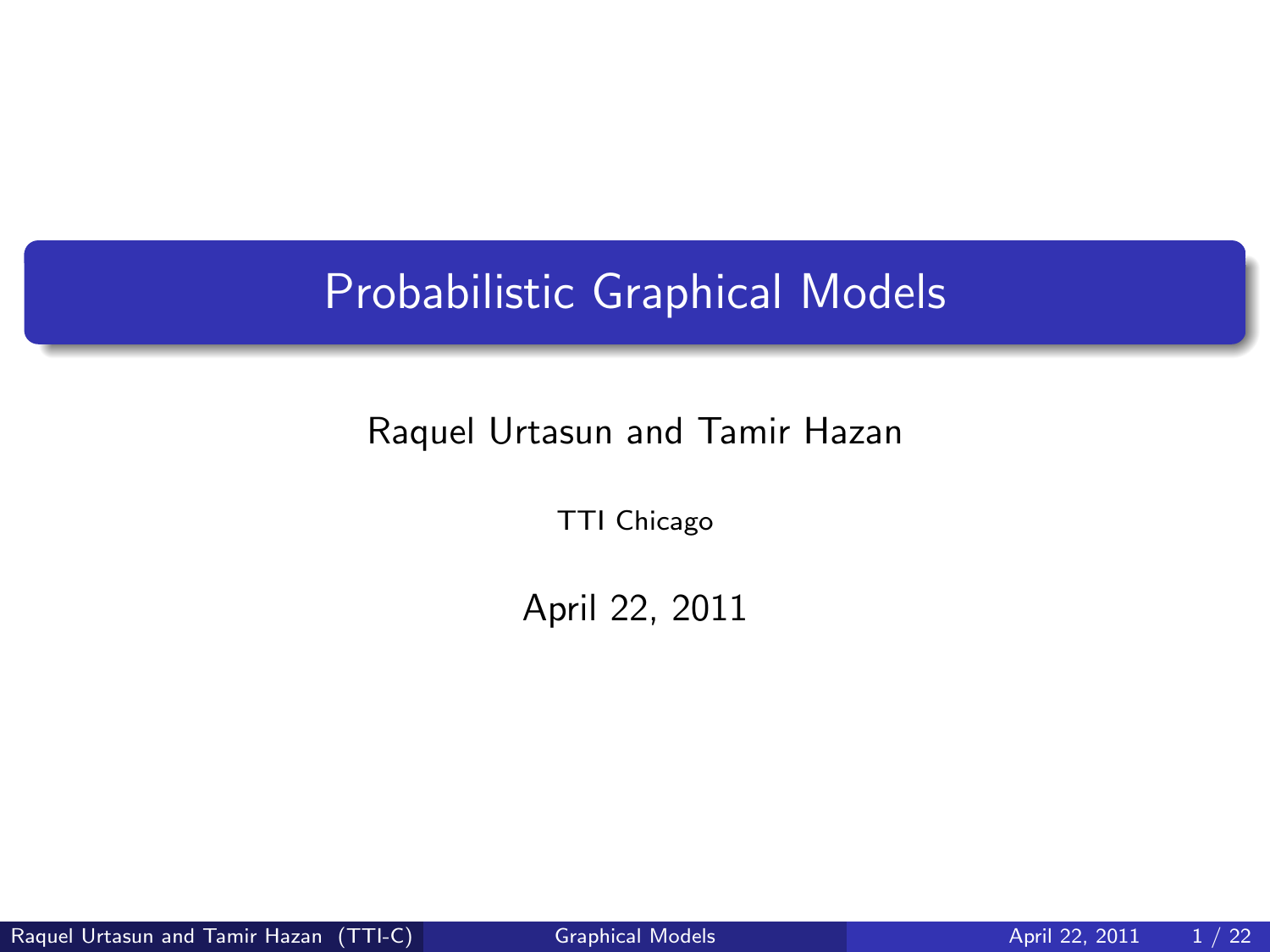#### This week we saw...

- Variable elimination algorithm can be used to compute  $P(Y)$ ,  $P(Y, e)$  and  $P(Y|e)$ .
- Finding the optimal ordering for VE is NP-hard.
- For chordal graphs, we can construct an optimal ordering via de clique tree or the max-cardinality algorithm.

Algorithm 9.3 Maximum Cardinality Algorithm for constructing an elimination ordering

```
Procedure Max-Cardinality (
         \mathcal{H} // An undirected graph over \mathcal XInitialize all nodes in X as unmarked
1
        for k = |\mathcal{X}| \dots 1\overline{2}X \leftarrow unmarked variable in X with largest number of marked neighbors
3
          \pi(X) \leftarrow k\overline{A}Mark X5
-6
        return \pi
```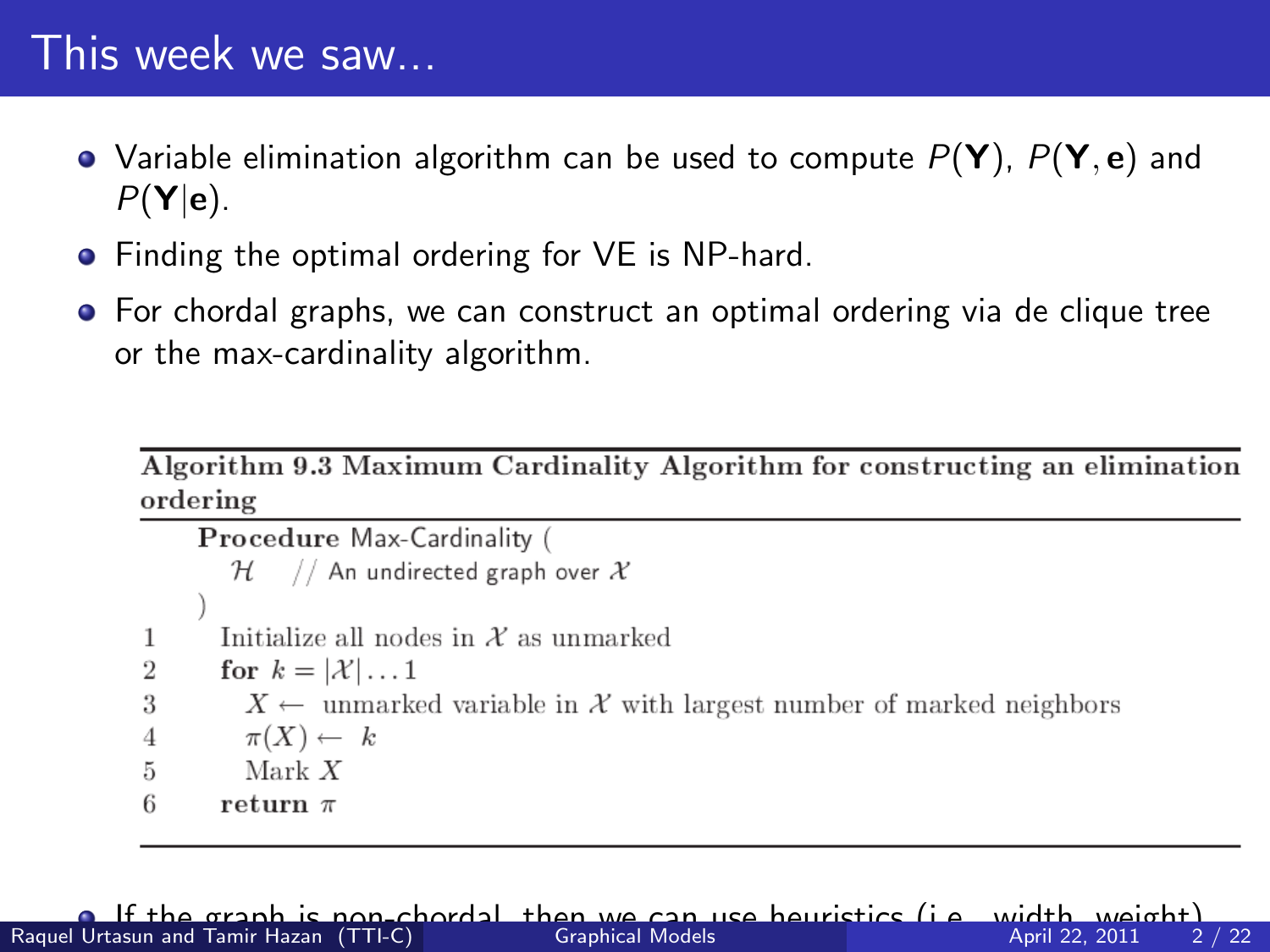- **It uses the fact that observing certain variables can simplify the elimination** process.
- $\bullet$  If the variable was not observed, we can
	- Use a case analysis to enumerate all the possibilities.
	- Perform the VE on the simplified graphs.
	- Aggregate the results for the different values.
- This offers no advantage with respect to the VE algorithm in terms of operations.
- But it does in terms of memory.
- **•** Time-Space tradeoff.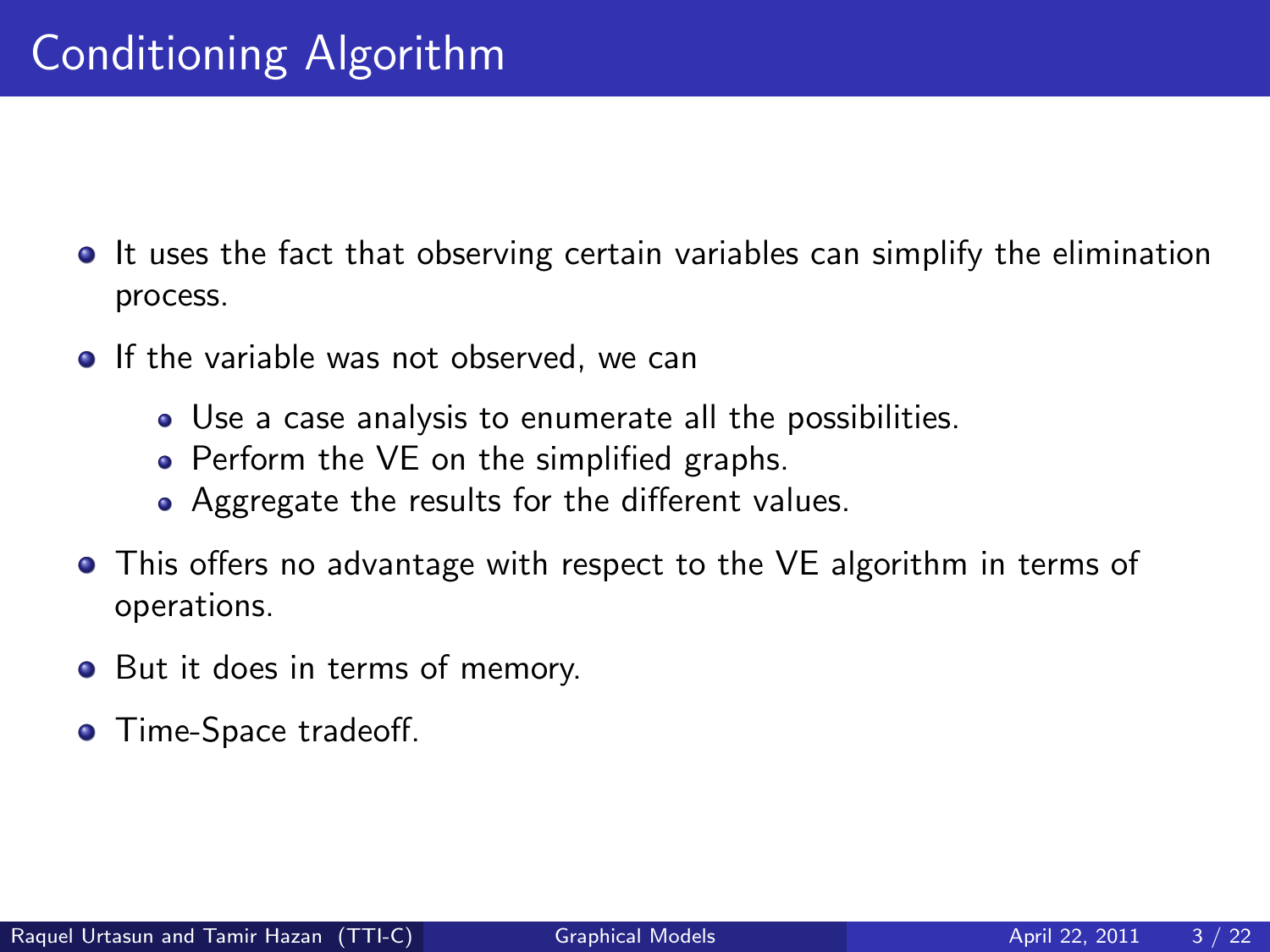### More formally...

- **Let's consider the case of a Markov network.**
- Let  $\Phi$  be the set of factors over  $\mathcal X$  and  $P_{\phi}$  the associated distribution.
- All the observations already assimilated in Φ.
- The goal is to compute  $P_{\Phi}(\mathbf{Y})$  for some query **Y**.
- Let  $U \subseteq \mathcal{X}$  be a set of variables, then

$$
\hat{P}_{\Phi}(\boldsymbol{\mathsf{Y}}) = \sum_{\boldsymbol{\mathsf{y}} \in \textit{Val}(\boldsymbol{\mathsf{U}})} \hat{P}_{\Phi}(\boldsymbol{\mathsf{Y}}, \boldsymbol{\mathsf{u}})
$$

- $\bullet$  Each term  $\hat{P}_{\Phi}(\mathbf{Y}, \mathbf{u})$  can be computed by marginalizing out  $\mathcal{X} \mathbf{U} \mathbf{Y}$  in the unnormalized measure  $\hat{P}_{\Phi}[\mathbf{u}]$ .
- The reduce measure is obtained by reducing the factors to the context **u**.
- The reduced process has smaller cost in general.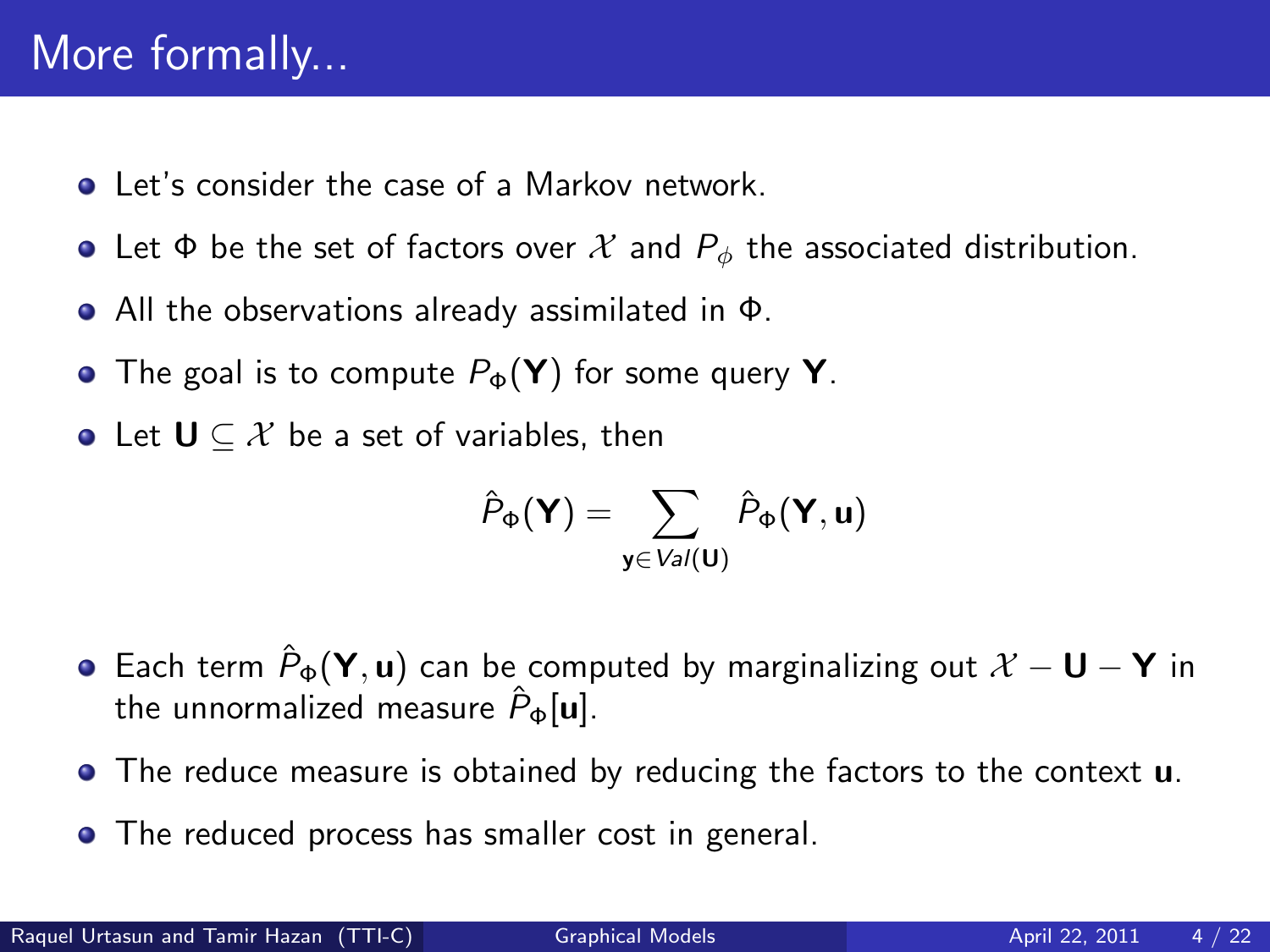# Conditioning Algorithm

- We construct a network  $\mathcal{H}_{\Phi}[\mathbf{u}]$  for each assignment **u**.
- Note that these networks have the same structure, but different parameters.
- Run sum-product VE for each of the networks.
- **•** Sum the results to obtain  $\hat{P}_{\Phi}(\mathbf{Y})$ .

Algorithm 9.5 Conditioning algorithm Procedure Sum-Product-Conditioning (  $\Phi$ , // Set of factors, possibly reduced by evidence  $Y$ , // Set of query variables  $U$  // Set of variables on which to condition for each  $u \in Val(U)$ 1  $\Phi_{\boldsymbol{u}} \leftarrow {\{\phi|U=u\}} : \phi \in \Phi$  $\overline{2}$ 3 Construct  $\mathcal{H}_{\Phi_{\infty}}$  $(\alpha_{\boldsymbol{u}}, \phi_{\boldsymbol{u}}(Y)) \leftarrow$  Cond-Prob-VE $(\mathcal{H}_{\Phi_{\boldsymbol{u}}}, Y, \emptyset)$  $\overline{4}$  $\phi^*(Y) \leftarrow \frac{\sum_u \phi_u(Y)}{\gamma_u}$ 5 6 Return  $\phi^*(Y)$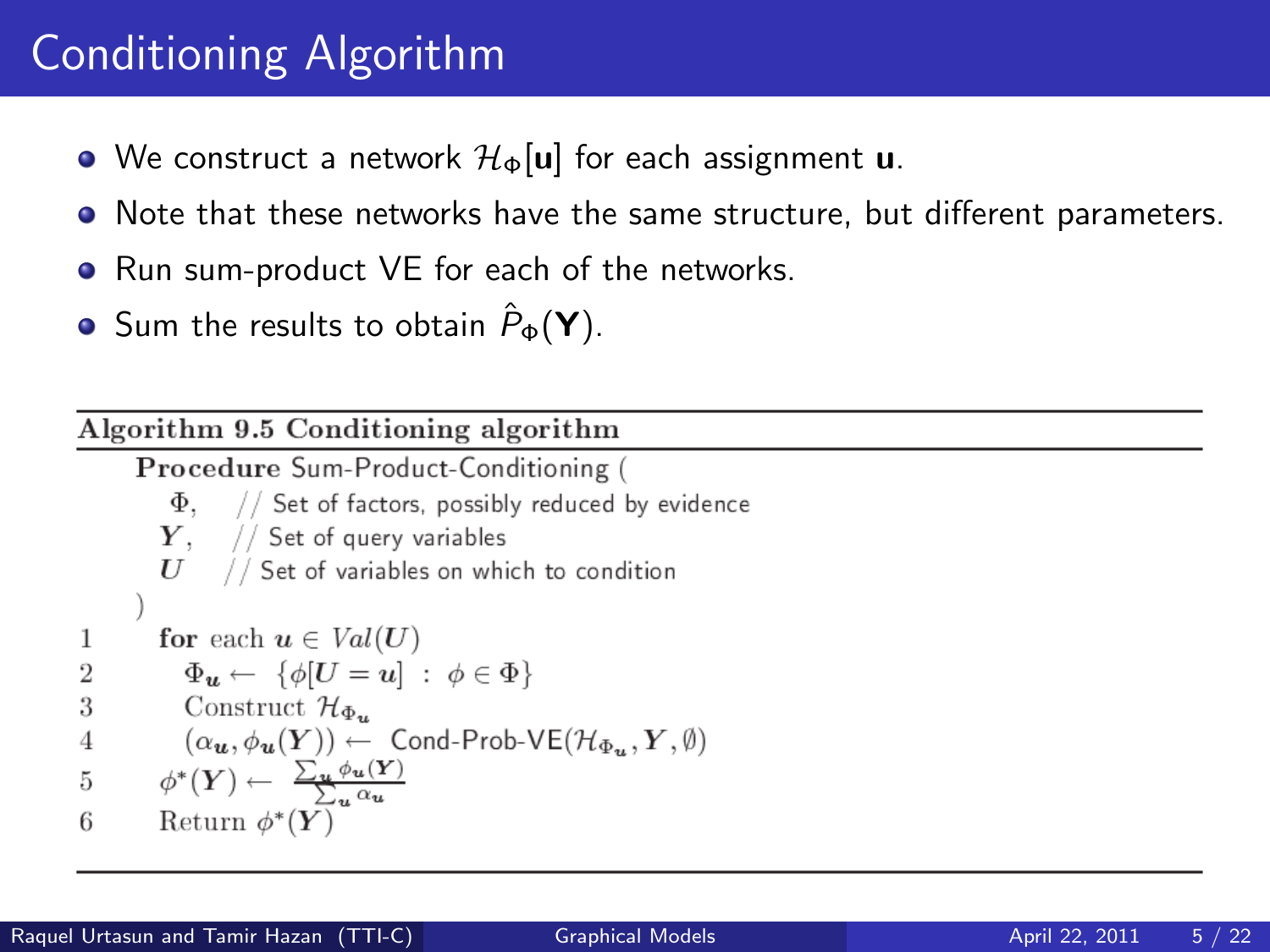Algorithm 9.2 Using Sum-Product-Variable-Elimination for computing conditional probabilities.

Procedure Cond-Prob-VE (  $\mathcal{K}, \quad //$  A network over  $\mathcal X$  $Y$ , // Set of query variables  $E = e$  // Evidence  $\Phi \leftarrow$  Factors parameterizing K 1 Replace each  $\phi \in \Phi$  by  $\phi[E = e]$  $\overline{2}$ 3 Select an elimination ordering  $\prec$  $Z \leftarrow = X - Y - E$  $\overline{4}$ 5  $\phi^* \leftarrow$  Sum-Product-Variable-Elimination( $\Phi, \prec, Z$ )  $\alpha \leftarrow \sum_{y \in Val(Y)} \phi^*(y)$ 6  $\overline{7}$ return  $\alpha$ ,  $\phi^*$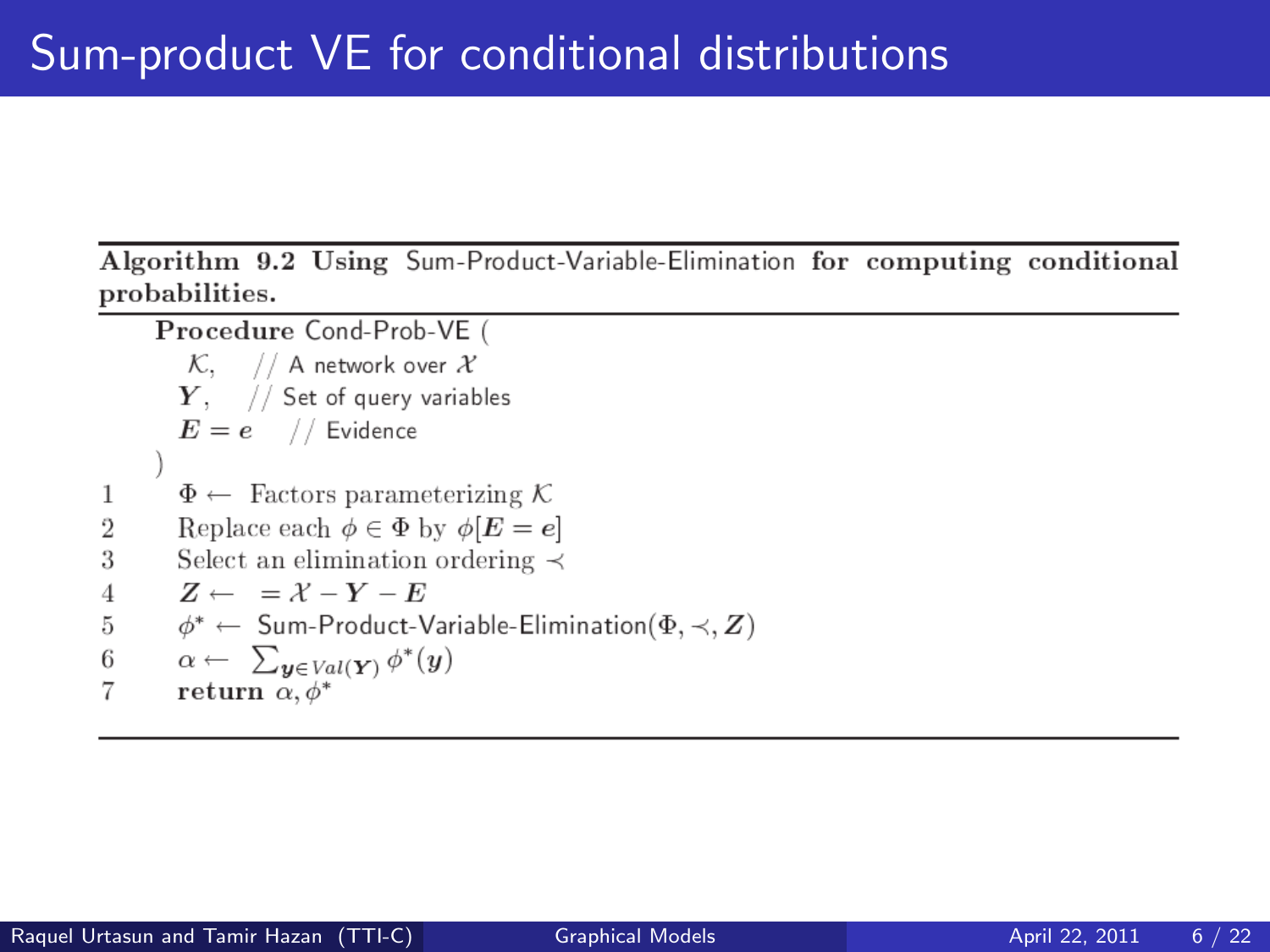# Conditioning Algorithm

- We construct a network  $\mathcal{H}_{\Phi}[\mathbf{u}]$  for each assignment **u**.
- Note that these networks have the same structure, but different parameters.
- Run sum-product VE for each of the networks.
- **•** Sum the results to obtain  $\hat{P}_{\Phi}(\mathbf{Y})$ .

Algorithm 9.5 Conditioning algorithm Procedure Sum-Product-Conditioning (  $\Phi$ , // Set of factors, possibly reduced by evidence  $Y$ , // Set of query variables  $U$  // Set of variables on which to condition for each  $u \in Val(U)$ 1  $\Phi_{\boldsymbol{u}} \leftarrow {\{\phi|U=u\}} : \phi \in \Phi$  $\overline{2}$ 3 Construct  $\mathcal{H}_{\Phi_{\infty}}$  $(\alpha_{\boldsymbol{u}}, \phi_{\boldsymbol{u}}(Y)) \leftarrow$  Cond-Prob-VE $(\mathcal{H}_{\Phi_{\boldsymbol{u}}}, Y, \emptyset)$  $\overline{4}$  $\phi^*(Y) \leftarrow \frac{\sum_u \phi_u(Y)}{\gamma_u}$ 5 6 Return  $\phi^*(Y)$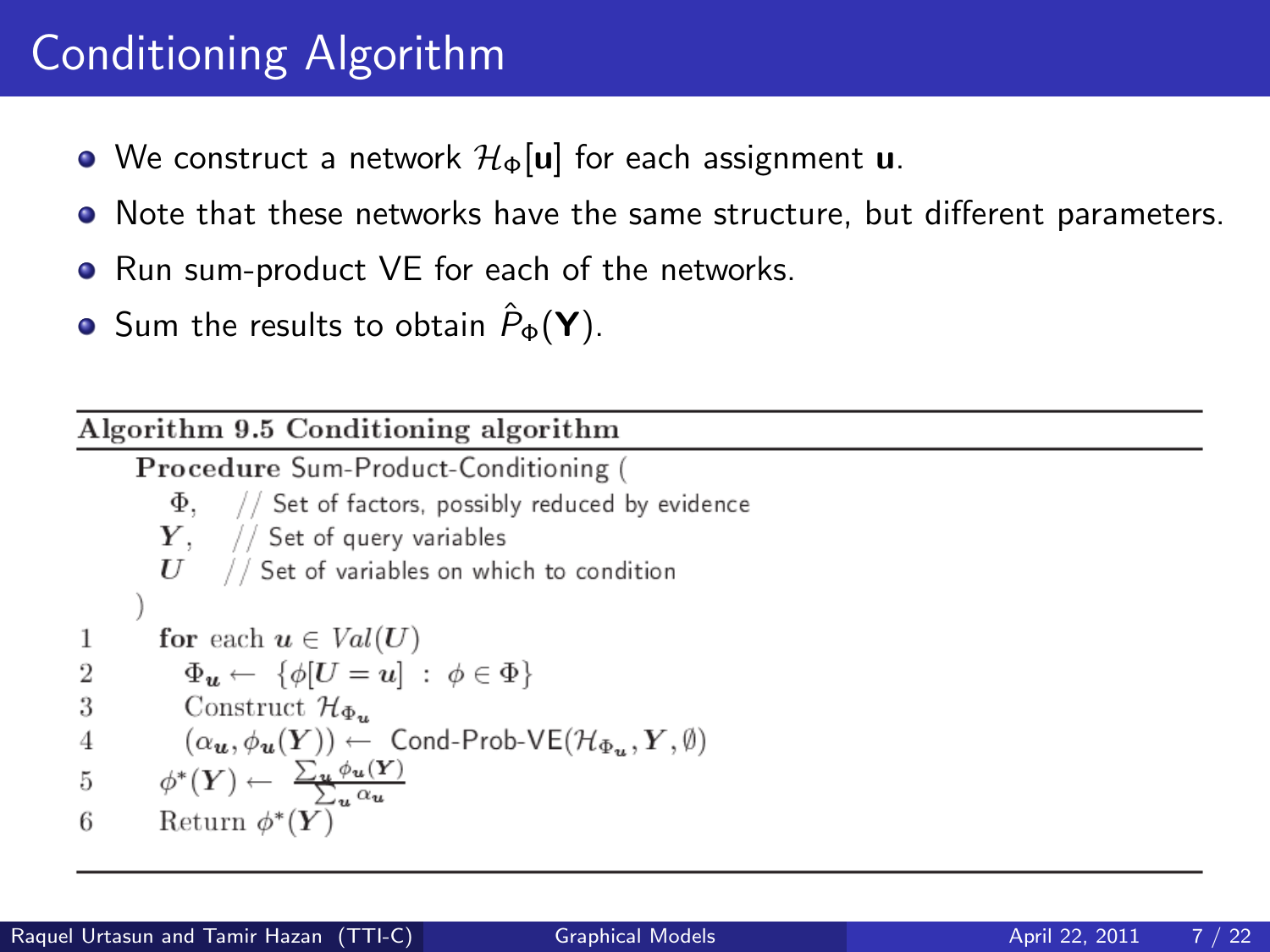#### Normalization and an Example

- To get  $P_{\Phi}(\mathbf{Y})$  we have to normalize.
- The partition function is the sum of partition functions

$$
Z_\Phi = \sum_{\mathbf{u}} Z_{\Phi[\mathbf{u}]}
$$

- We want to obtain  $P(J)$  with evidence  $G=g^1.$
- Apply the conditioning algorithm to  $S$ .

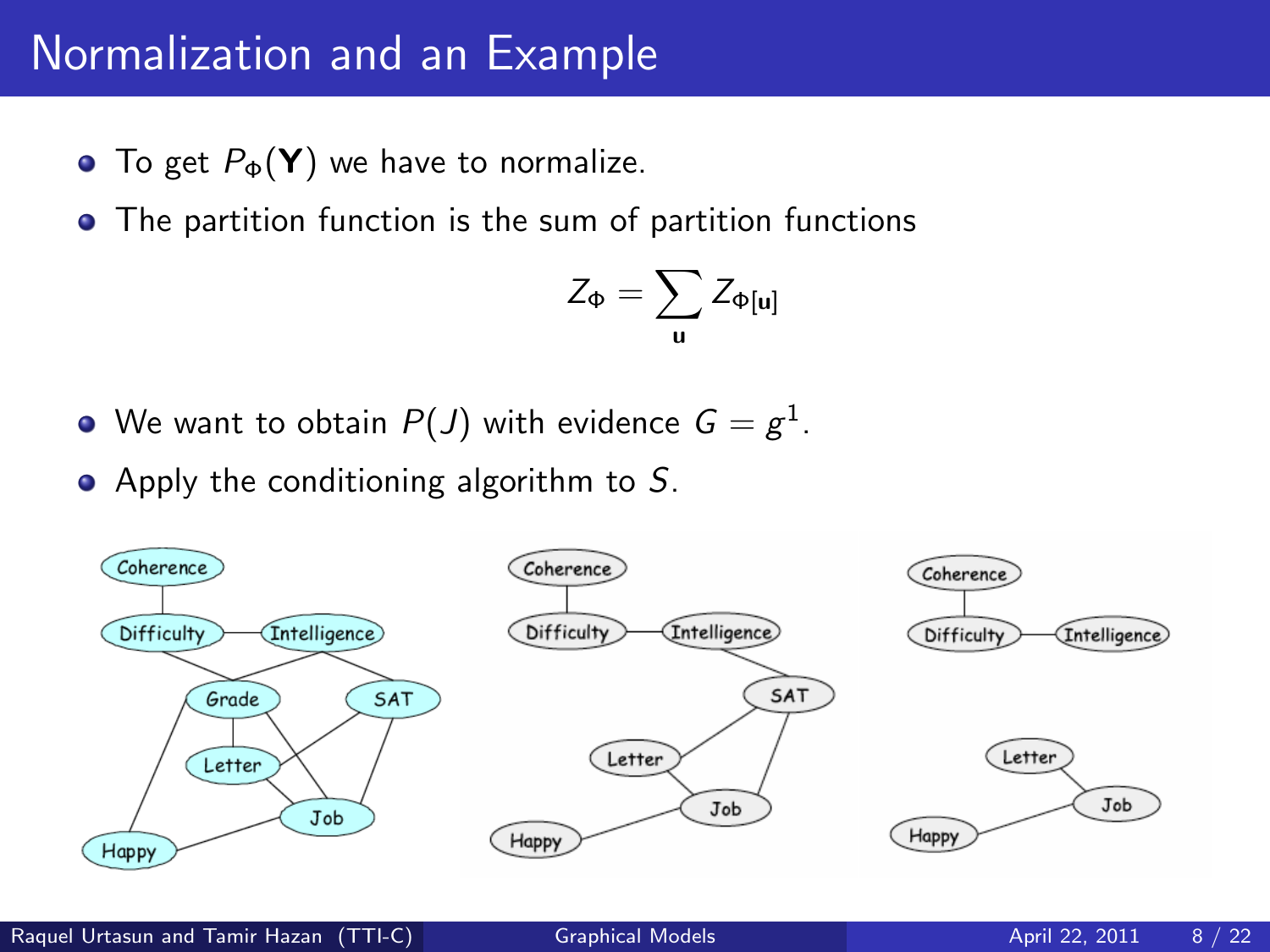### Complexity of conditioning

- **It seems more efficient than VE, i.e., smaller network.**
- However, we need to compute multiple VE, one for each  $u \in Val(U)$ .



- We know that  $P(J) = \sum_{C,D,I,S,G,L,H} P(C,D,I,S,G,L,H,J).$
- Reorder  $P(J) = \sum_{\mathcal{g}} \left[ \sum_{\mathcal{C}, D, I, \mathcal{S}, L, H} P(\mathcal{C}, D, I, \mathcal{S}, \mathcal{g}, L, H, J) \right].$
- The inside of the parenthesis is the  $P(J)$  in the network  $\mathcal{H}_{\Phi_{G=g}}$ .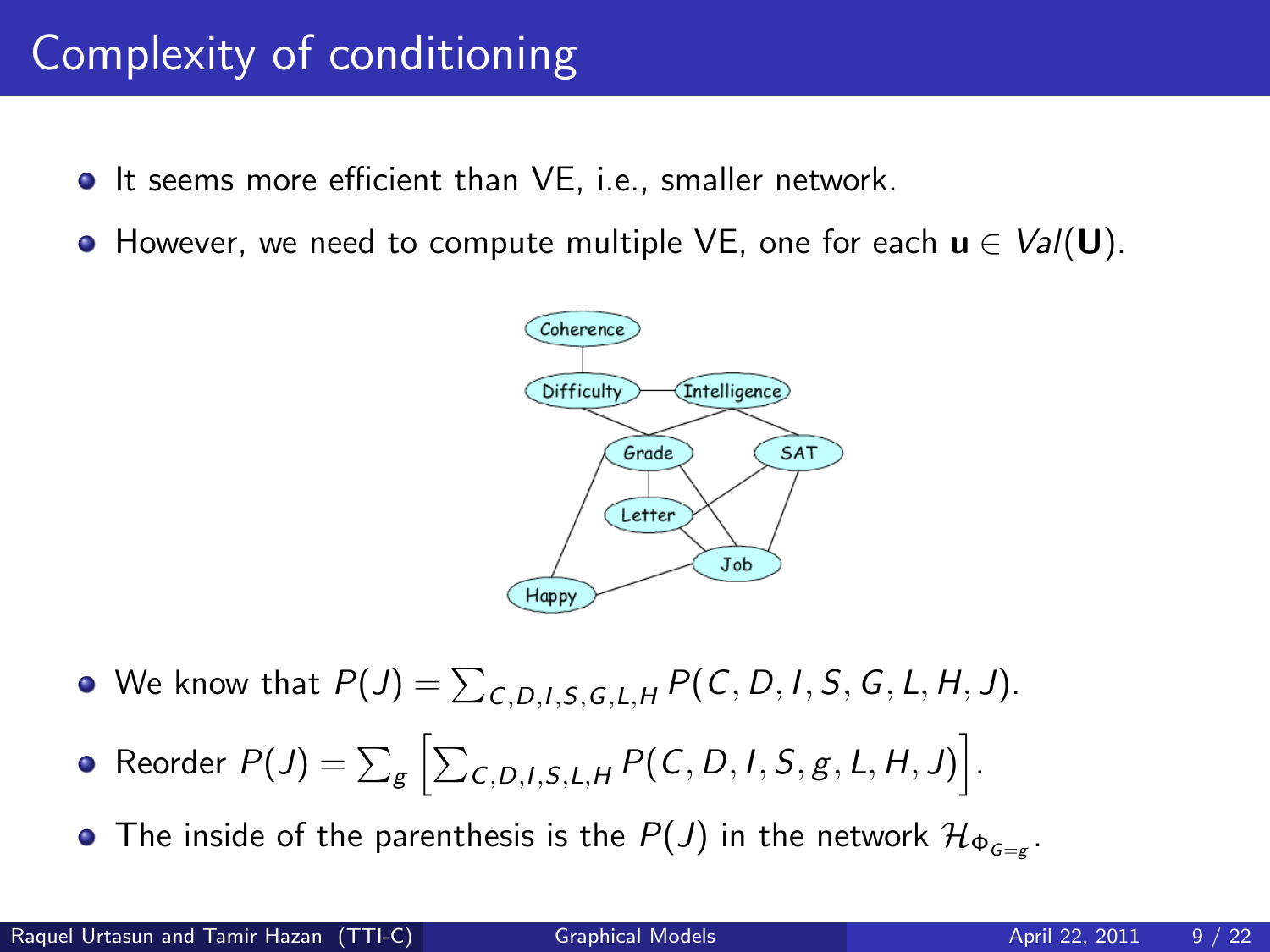### Conditioning vs Variable elimination

- Conditioning algorithm executes parts of the summation, enumerating all possible values of the conditioning variables.
- The VE algorithm does the same summation from the inside out using dynamic programming to reuse computation.
- **Theorem:** Let  $\Phi$  be a set of factors, **Y** a query, and **U** a set of conditioning variables with  $Z = X - Y - U$ . Let  $\prec$  be an elimination ordering over Z used by the VE over the network  $\mathcal{H}_{\Phi_{\mathsf{u}}}$  in the conditioning algorithm. Let  $\prec^+$ be an ordering consistent with  $\prec$  over the variables Z, and where for each  $U \in U$  we have  $Z \prec^+ U$ . Then the number of operations performed by the conditioning is no less than the number of operations performed by VE with ordering  $\prec^+$ .
- Conditioning never performs less operations than VE, as it uses sums and products but it does not reuse the computation for the conditioning variables.
- $\bullet$  If  $\prec$  and  $\prec^+$  are not consistent, we cannot say anything.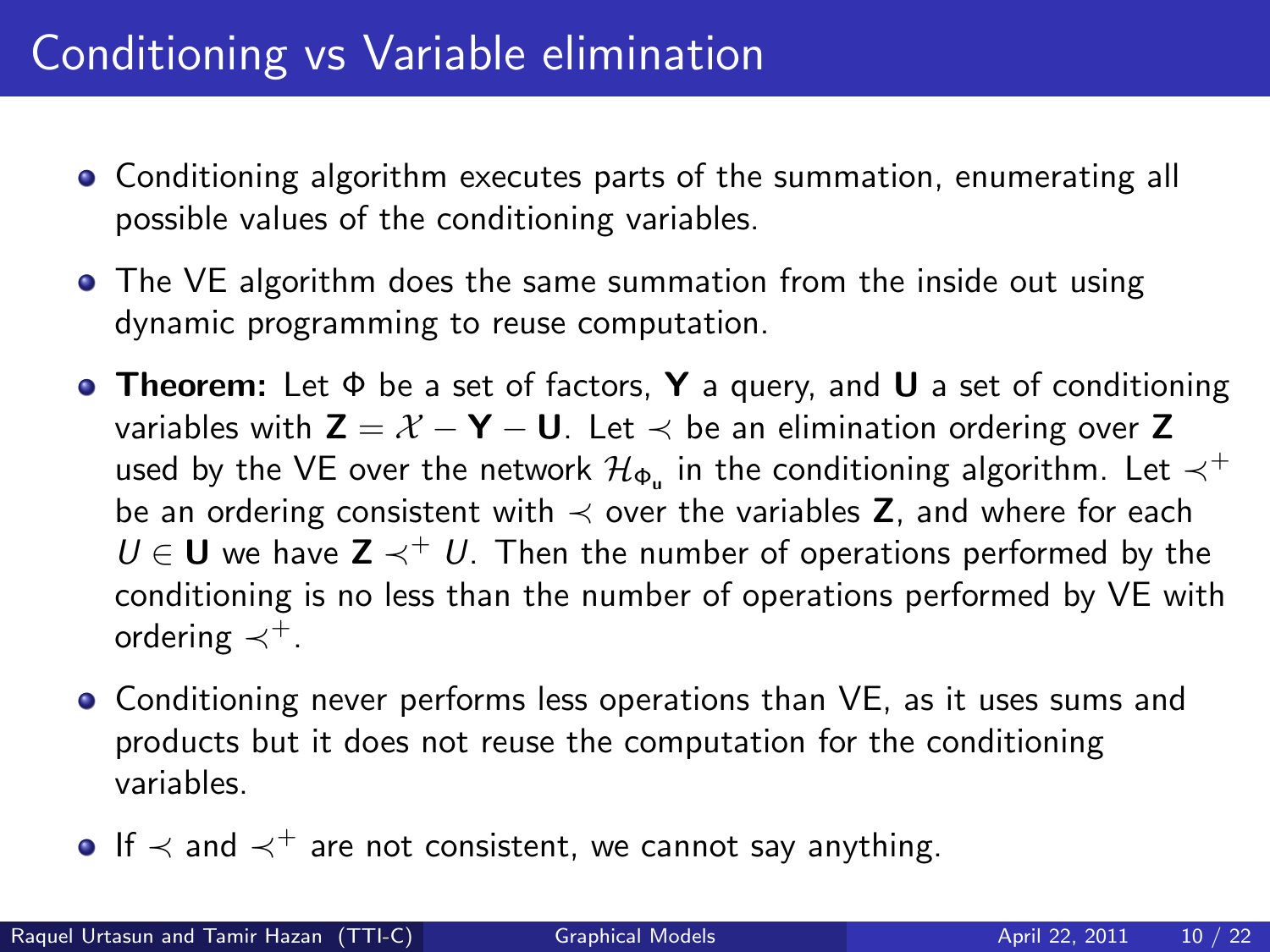|                             | <b>Step</b>    | Variable   | Factors                                       | Variables  | New             |
|-----------------------------|----------------|------------|-----------------------------------------------|------------|-----------------|
| Coherence                   |                | eliminated | used                                          | involved   | factor          |
|                             |                |            | $\phi_C^+(C, G)$ , $\phi_D^+(D, C, G)$        | C, D, G    | $\tau_1(D,G)$   |
| Intelligence)<br>Difficulty | $\overline{2}$ |            | $\phi_G^+(G, I, D), \tau_1(D, G)$             | G, I, D    | $\tau_2(G,I)$   |
| SAT<br><b>Grade</b>         | 3              |            | $\phi_I^+(I,G), \phi_S^+(S,I,G), \tau_2(G,I)$ | G, S, I    | $\tau_3(G, S)$  |
|                             | 4              | Н          | $\phi^+_{H}(H, G, J)$                         | H, G, J    | $\tau_4(G,J)$   |
| Letter                      | 5              | S          | $\tau_3(G, S), \phi_I^+(J, L, S, G)$          | J, L, S, G | $\tau_5(J,L,G)$ |
| Job                         | 6              | L          | $\tau_5(J,L,G), \phi_L^+(L,G)$                | J.L        | $\tau_6(J)$     |
| Happy                       |                |            | $\tau_6(J), \tau_4(G, J)$                     | G, J       | $\tau_7(G,J)$   |

• Elimination ordering is  $\{C, D, I, H, S, L\}$  and conditioning on G

| Step | Variable   | Factors                                   | Variables  | New             |
|------|------------|-------------------------------------------|------------|-----------------|
|      | eliminated | used                                      | involved   | factor          |
|      |            | $\phi_C(C), \phi_D(D, C)$                 | C, D       | $\tau_1(D)$     |
| 2    |            | $\phi_G(G, I, D), \tau_1(D)$              | G, I, D    | $\tau_2(G,I)$   |
| 3    |            | $\phi_I(I), \phi_S^+(S, I), \tau_2(G, I)$ | G, S, I    | $\tau_3(G, S)$  |
| 4    | Η          | $\phi^+_{H}(H, G, J)$                     | H, G, J    | $\tau_4(G,J)$   |
| 5    | S          | $\tau_3(G, S), \phi_J^+(J, L, S)$         | J, L, S, G | $\tau_5(J,L,G)$ |
| 6    |            | $\tau_5(J,L,G), \phi_L(L,G)$              | J, L       | $\tau_6(J)$     |
|      |            | $\tau_6(J), \tau_4(G, J)$                 | G, J       | $\tau_7(J)$     |

- Run of  $P(J)$  with G eliminated last.
- We have defined  $\phi^+$  the augmented factor that contains  $G$  in the scope.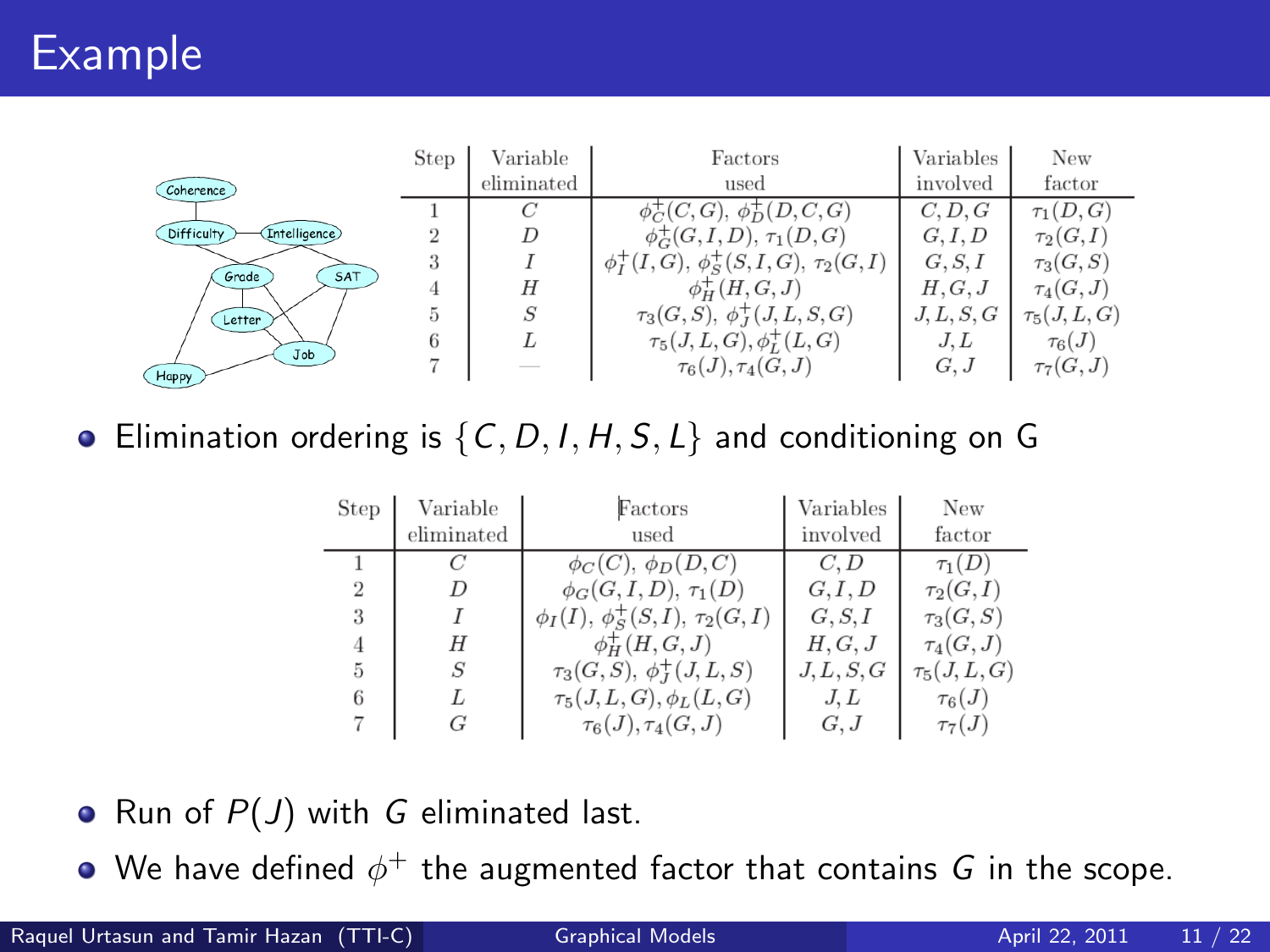

If we conditioned on  $A_k$  in order to cut the loop, we will perform he entire elimination of the chain  $A_1 \rightarrow \cdots \rightarrow A_{k-1}$  one time for each value of  $A_k$ .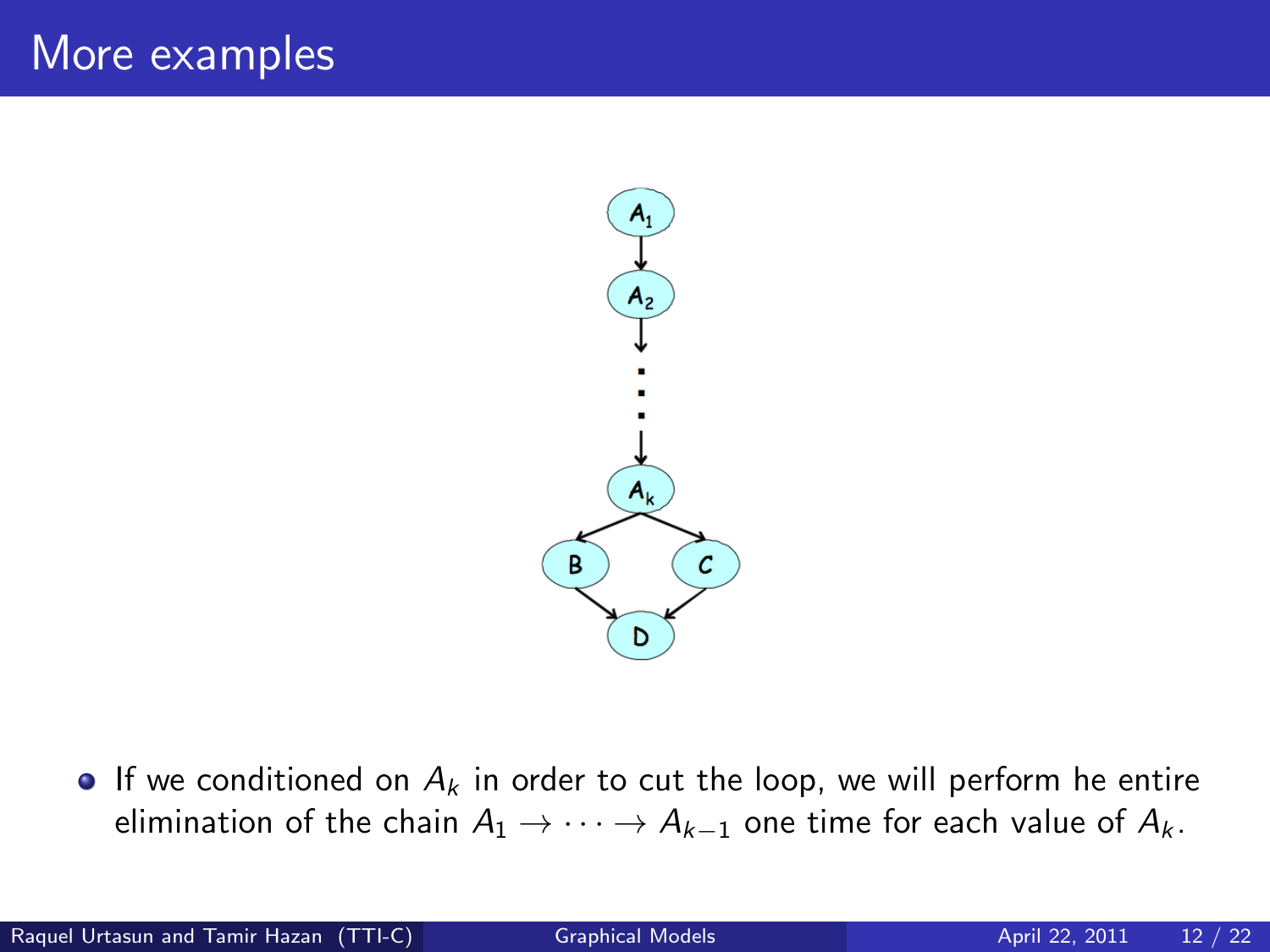### More examples



- We want to cut every other  $A_i$ , e.g.,  $A_2, A_4, \cdots$ .
- $\bullet$  The cost of conditioning is exponential in  $k$ .
- The induced width (i.e., number of nodes in the largest clique -1) of the network is 2.
- $\bullet$  The cost of VF is linear in  $k$ .

Raquel Urtasun and Tamir Hazan (TTI-C) [Graphical Models](#page-0-0) **April 22, 2011** 13 / 22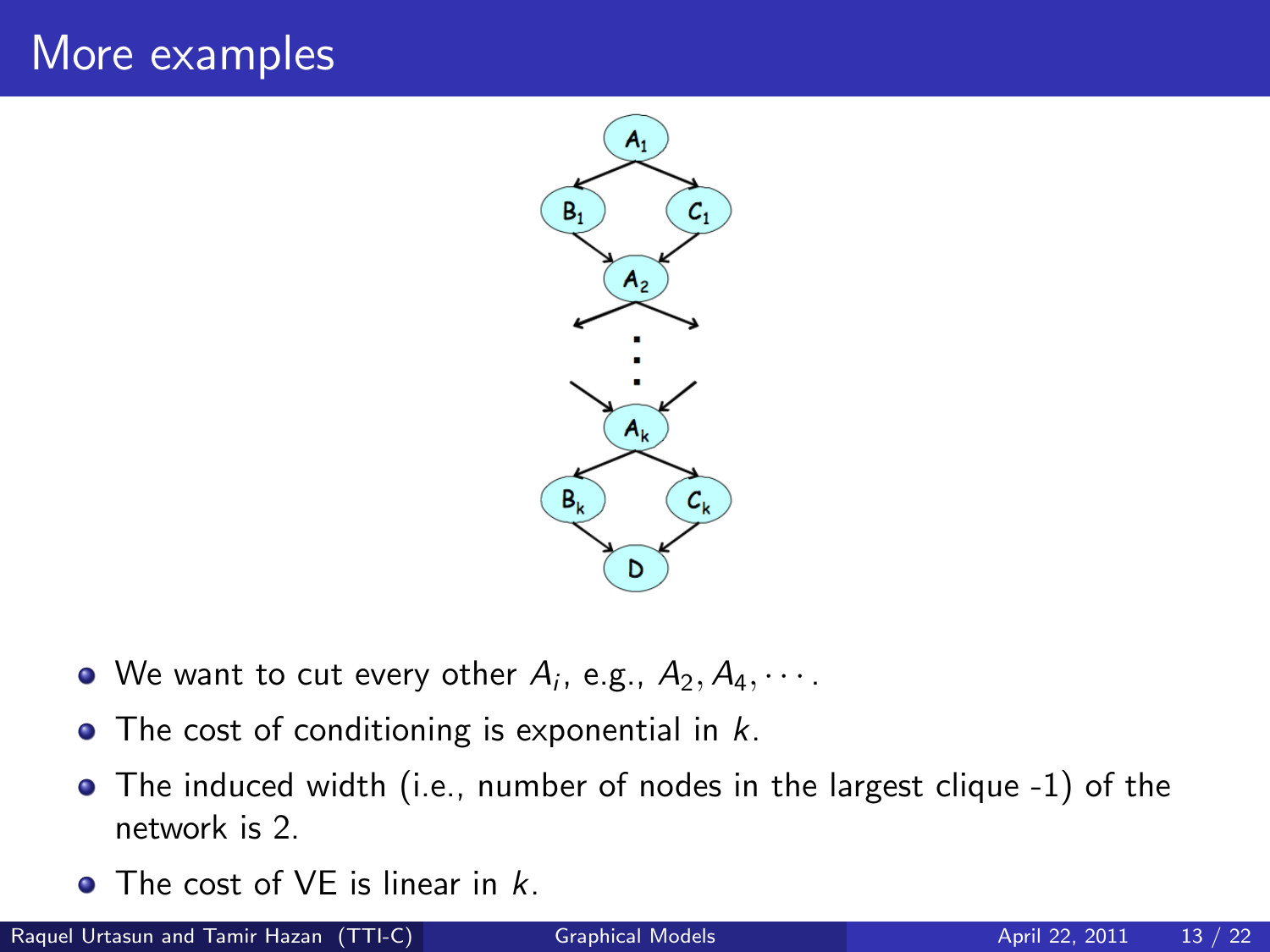When is conditioning still useful?

- **1** VE can have very large factors that are too memory consuming in large networks. Conditioning gives a continuous time-space tradeoff.
- 2 Conditioning is the basis for useful approximate inference algorithms where for example we only enumerate a small set of possible  $u \in \text{Val}(\mathbf{U})$ .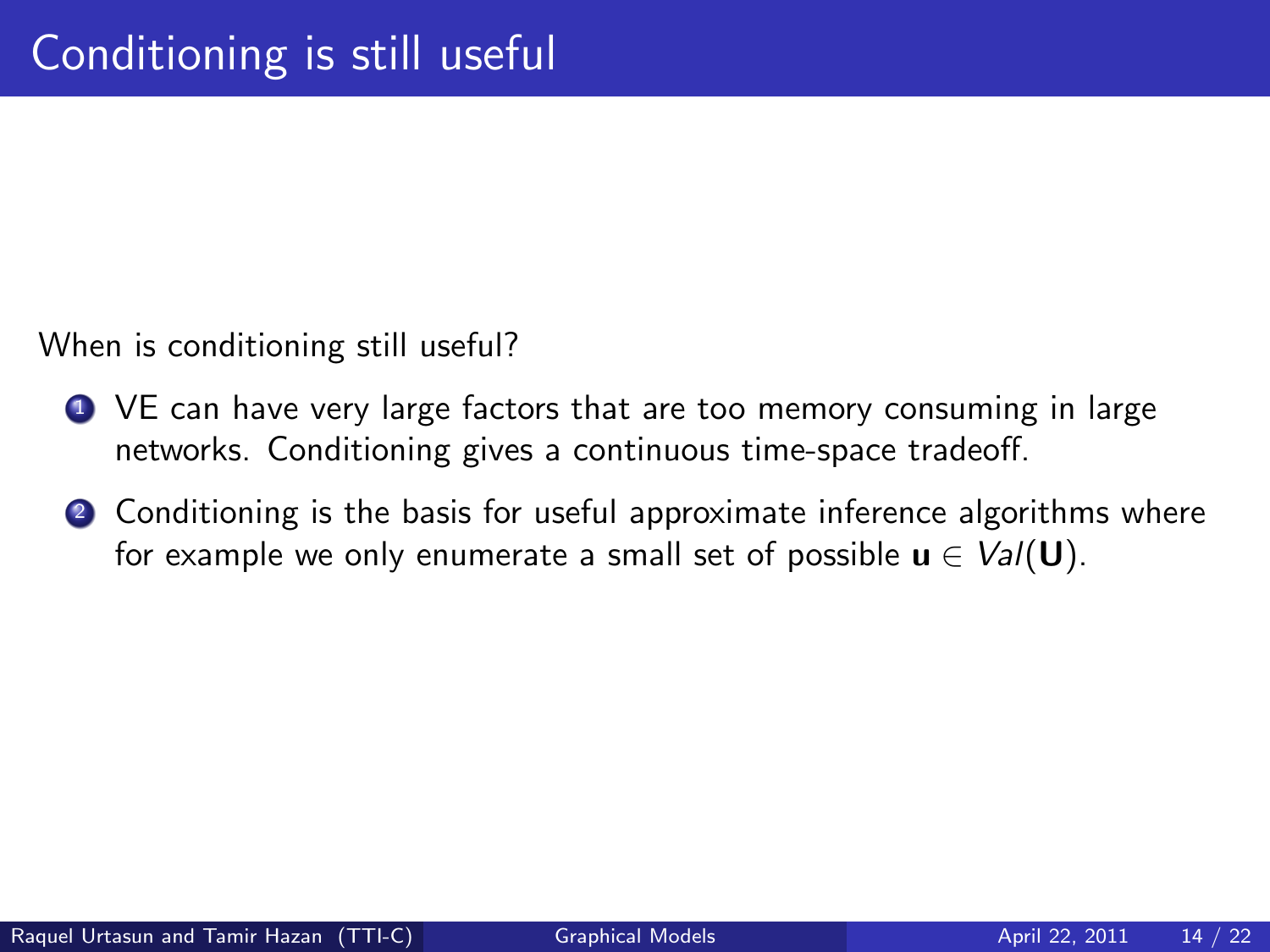- Conditioning on U introduces U on every factor in the graph.
- $\bullet$  We should connect U to every node in the graph.
- $\bullet$  When eliminating U we remove it from the graph.
- We can defined an induced graph for the conditioning algorithm, which has two type of filled edges.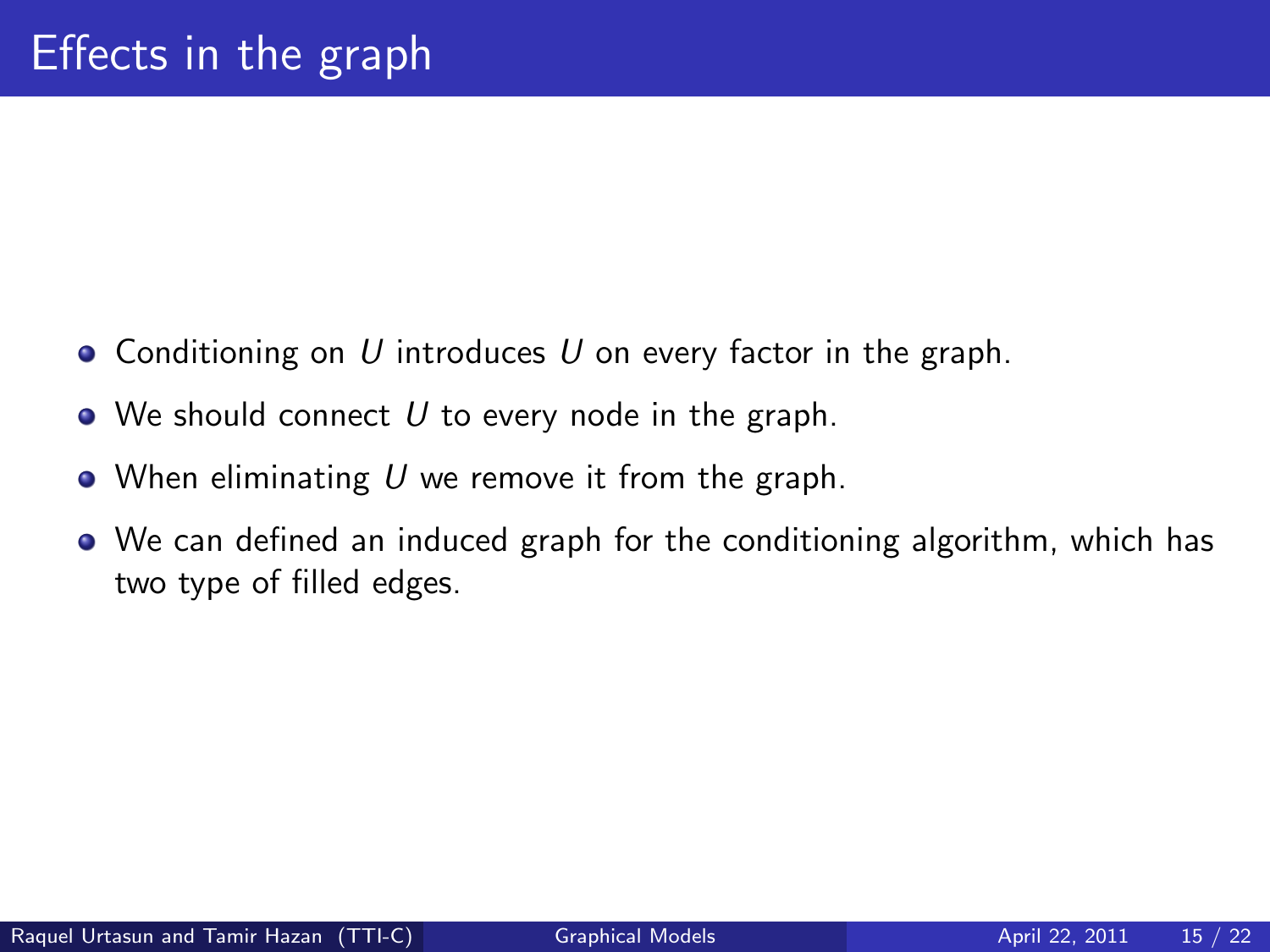**Def:** Let  $\Phi$  be a set of factors over  $\mathcal{X} = \{X_1, \dots, X_n\}$  with  $\mathbf{U} \subseteq \mathcal{X}$  conditional variables, and  $\prec$  an elimination ordering over the set  $X \subset \mathcal{X} - U$ . The induced graph  $\mathcal{I}_{\Phi, \prec, U}$  is an undirected graph over X with edges.

- **1** A conditioning edge between every  $U \in U$  and every other variable.
- $\bullet$   $\bullet$  <code>factor</code> edge between every pair of variables  $\mathsf{X}_{i},\mathsf{X}_{j}\in\mathsf{X}$  that both appear in some intermediate factor  $\psi$  generated by the VE using  $\prec$  as elimination ordering.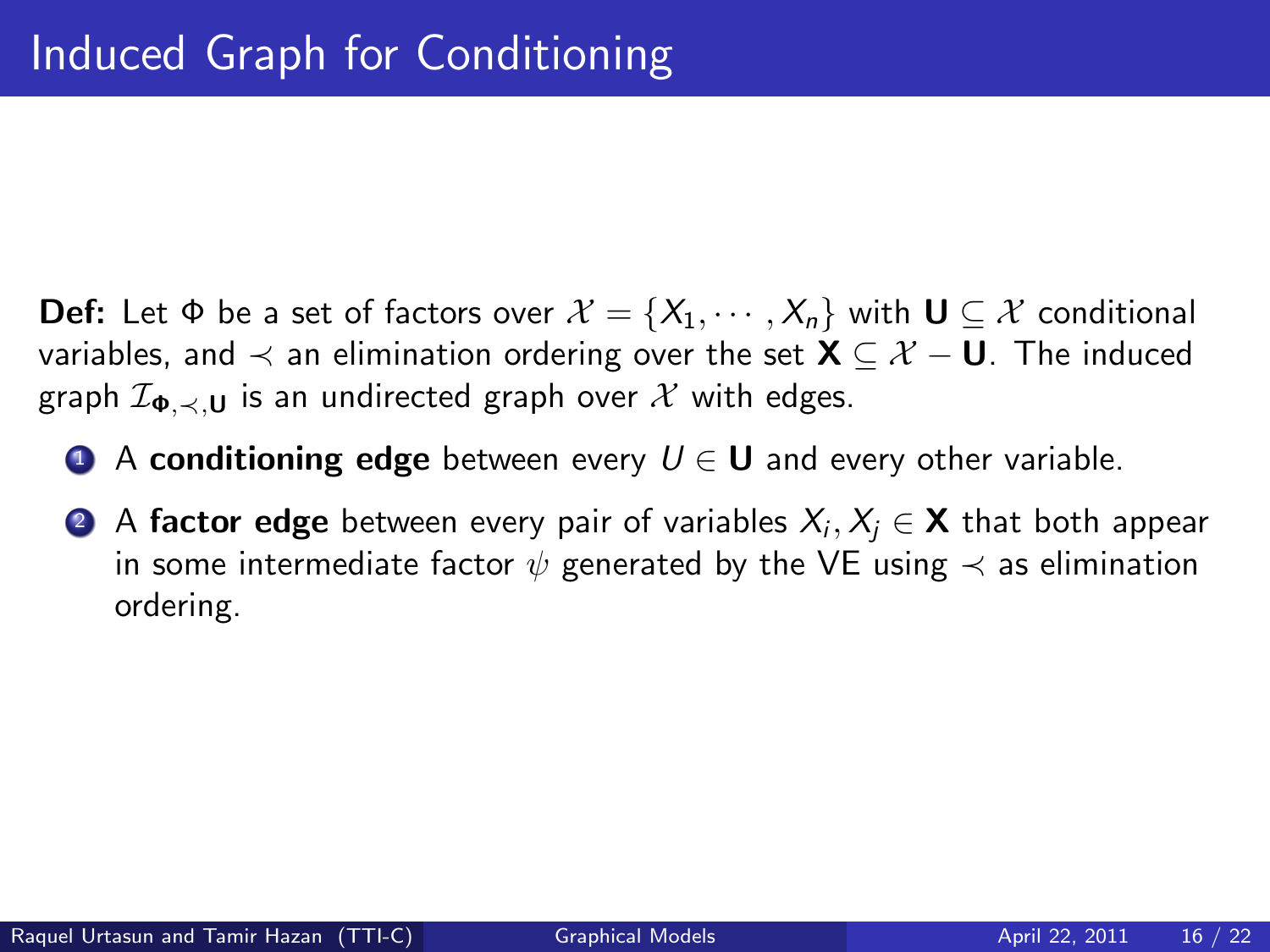

- Query:  $P(J)$ , we conditioned on L, and eliminate  $\{C, D, I, H, G, S\}$ .
- Conditioning edges shown in dashed and factor edges as regular edges.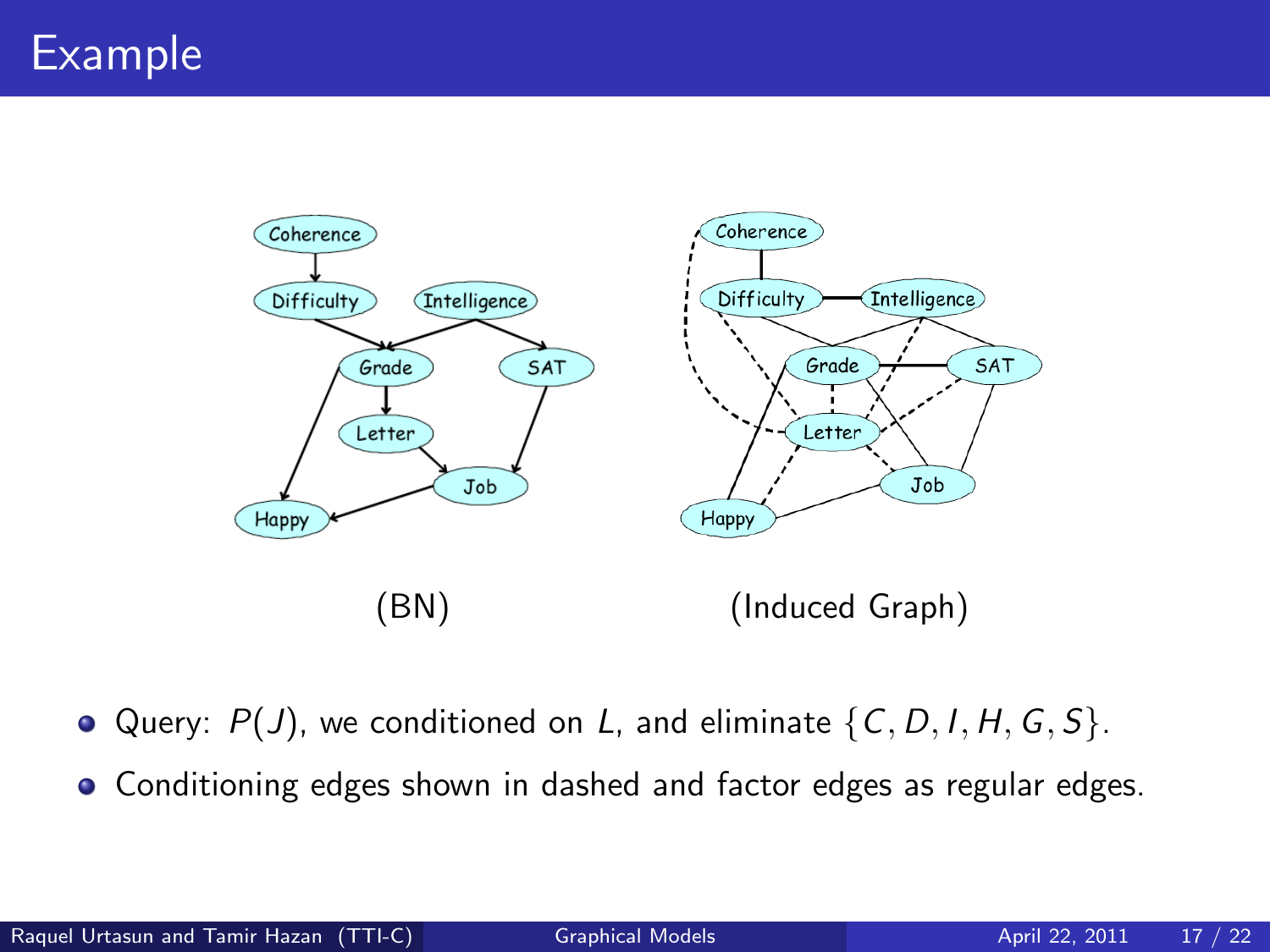- Theorem: Consider conditioning algorithm to a set of factors Φ, with conditioning variables  $\mathbf{U} \subset \mathcal{X}$ , and elimination ordering  $\prec$ . Then the running time of the algorithm is  $\mathcal{O}(nv^m)$ , where v is a bound on the domain size of any variable and  $m$  is the size of the largest clique in the induced graph.
	- Conditioning adds edges between the conditioning variables and all other variables in the graph.
	- VE only does between those that are neighbors of the variable to eliminate.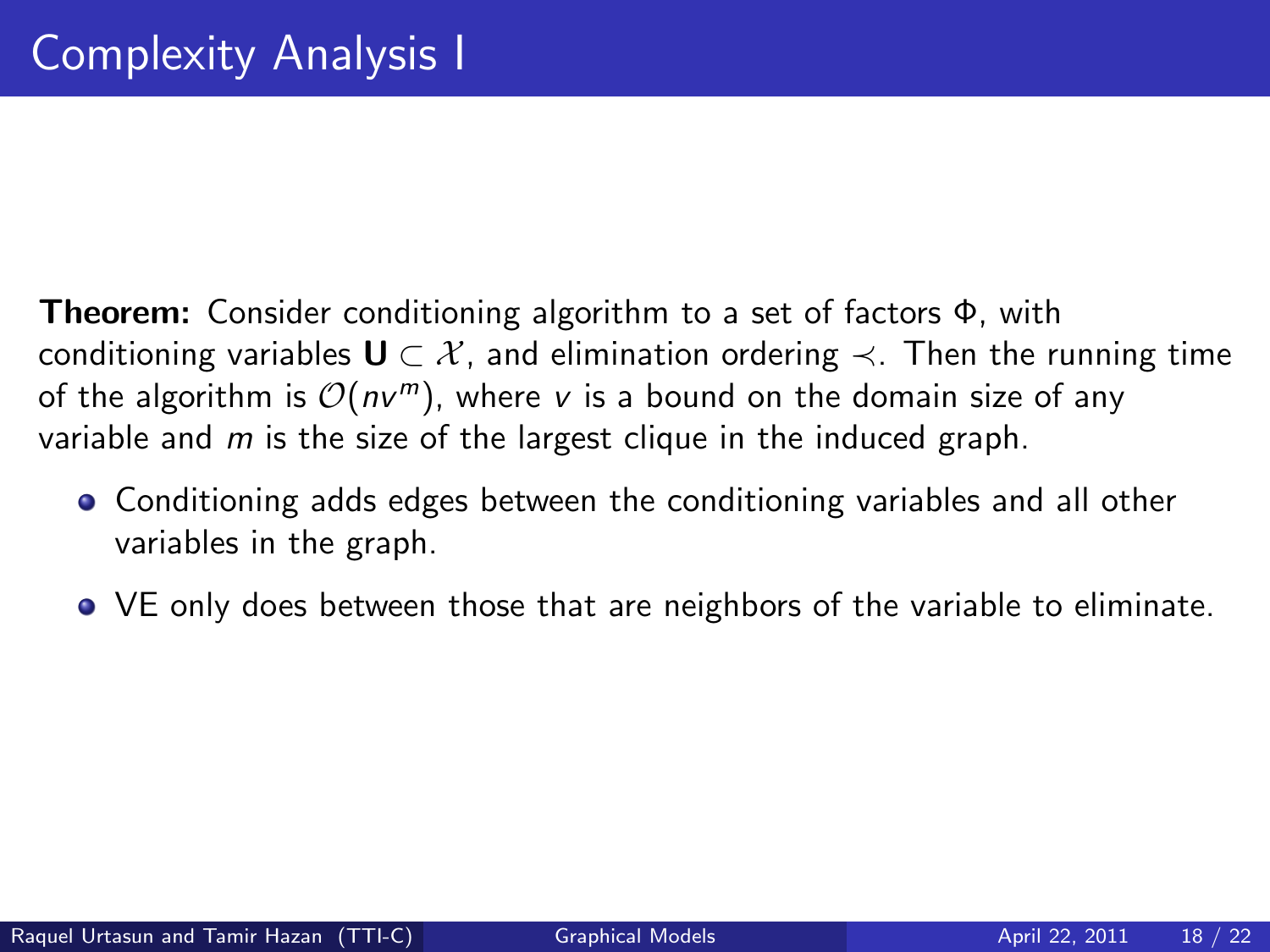Theorem: Consider conditioning algorithm to a set of factors Φ, with conditioning variables  $\mathbf{U} \subset \mathcal{X}$ , and elimination ordering  $\prec$  to eliminate  $\mathbf{X} \subset \mathcal{X} - \mathbf{U}$ . The space complexity of the algorithm is  $\mathcal{O}(nv^{m_f})$ , where v is a bound on the domain size of any variable and m is the size of the largest clique in the graph using only factor edges.

• For VE the space and time complexity are exponential in the size of the largest clique of the induced graph.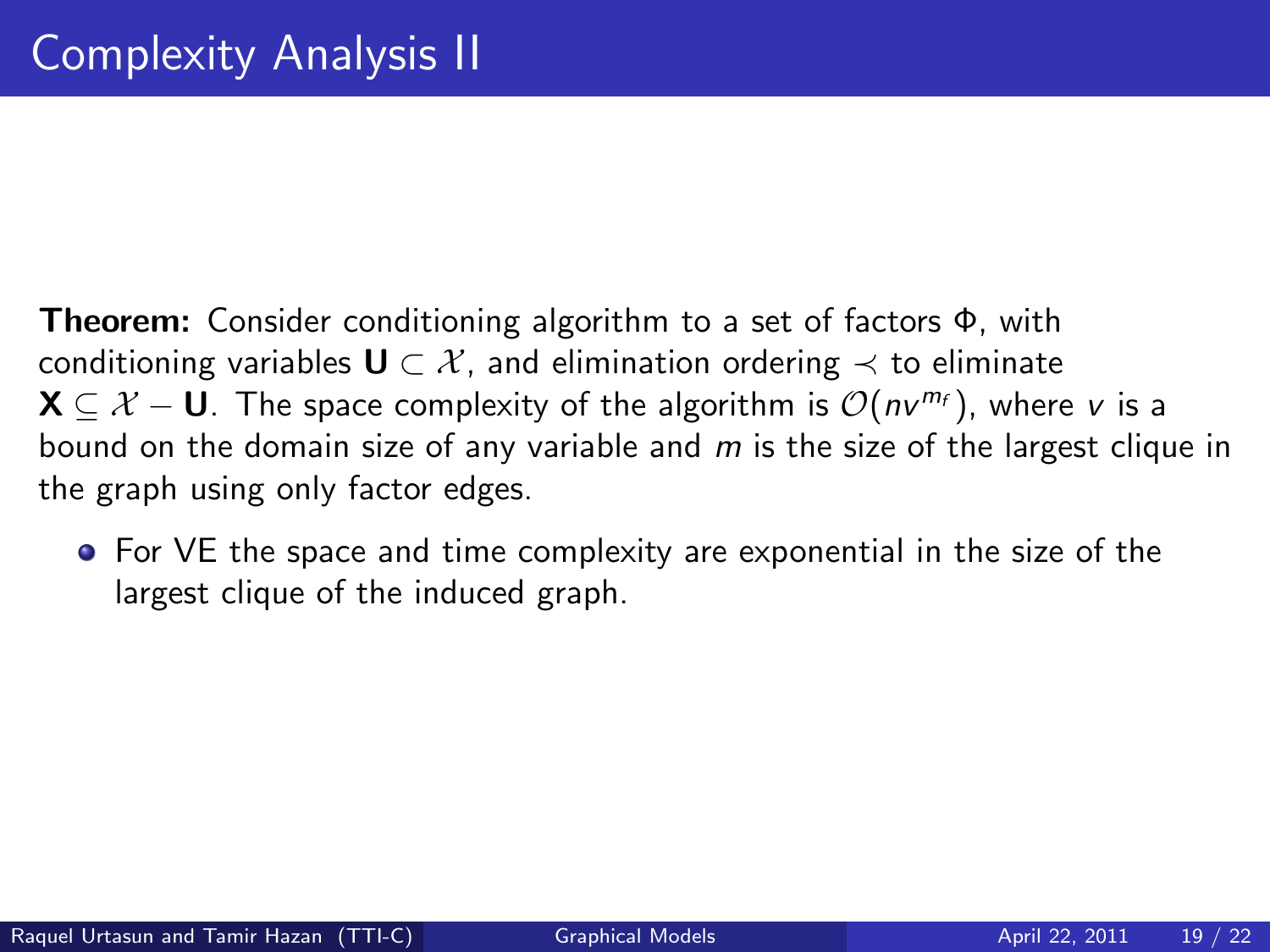# Improving conditioning: alternating VE and cond.

- In terms of operations, conditioning is always equal or worst than VE.
- The main problem is that computations are repeated for all values, and sometimes we do the computations multiple times, even if they are the same.



- $\bullet$  We are interested in  $P(D)$ .
- **•** Better to eliminate first  $A_1, \cdots, A_{k-1}$  before conditioning on  $A_k$ .
- Then only a network involving  $A_k$ ,  $B$ ,  $C$ ,  $D$ .
- We can then condition on any of these variables, e.g.,  $A_k$ , and eliminate the others  $B, C$ .
- We first did elimination, then condition, then elimination.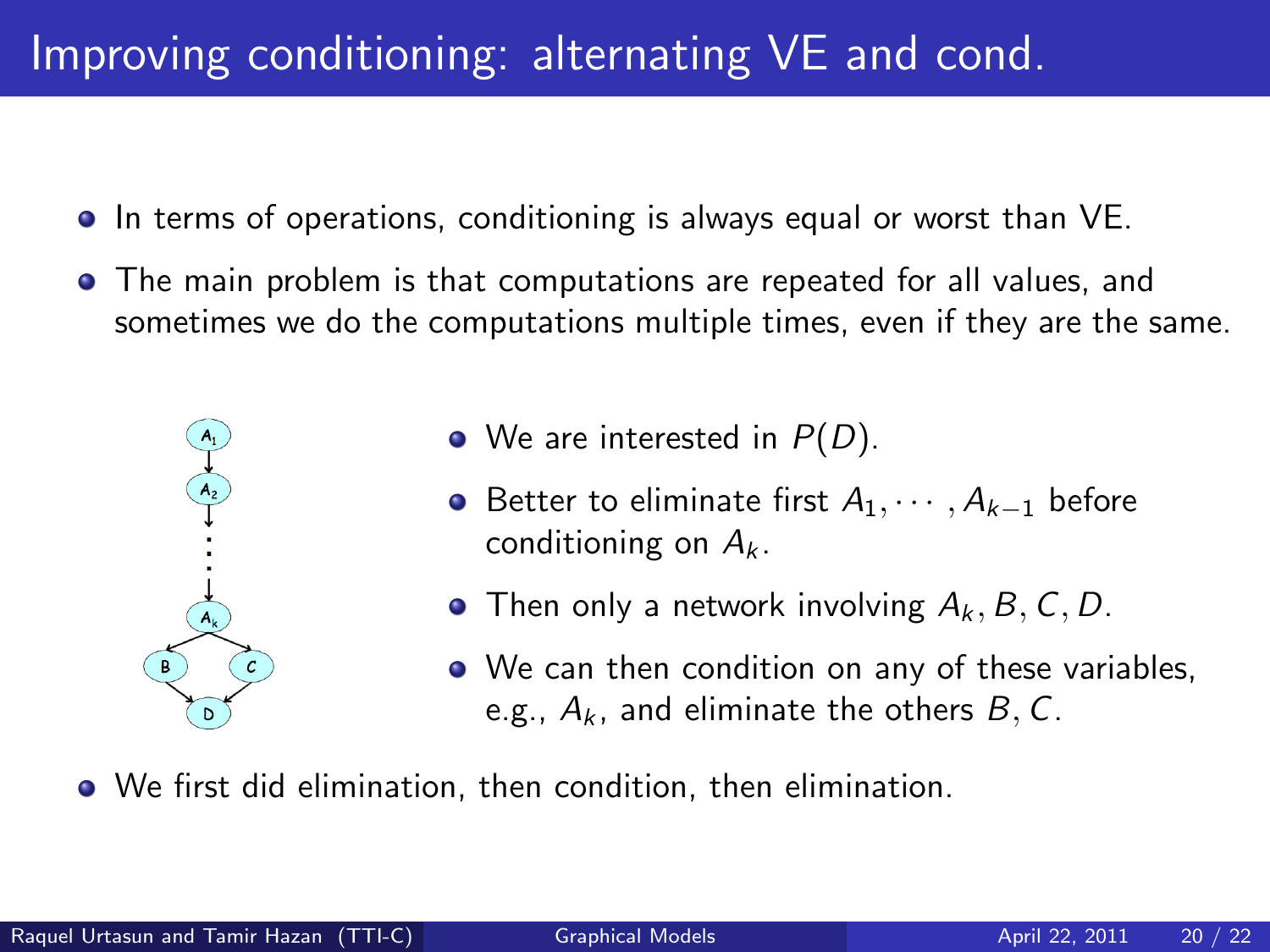# Improving conditioning: network decomposition



- **•** Efficient when conditioning splits the graph into independent pieces.
- $\bullet$  If we conditioned on  $A_2$  this splits the network.
- $\bullet$  If we conditioned on  $A_3$ , there is no need to take into account the top part of the network, i.e.,  ${A_1, B_1, C_1}$ , as we will repeat the same computation
- **•** Since we partitioned the network into individual pieces, we can now perform the computation on each of them separately, and then combine the results.
- The conditioning variables used in one part will not be used in the other.
- Build an algorithm that checks wether after conditioning the graph is disconnected or not.
- **If it has, then splits computation into the disjoint sets recursively.**